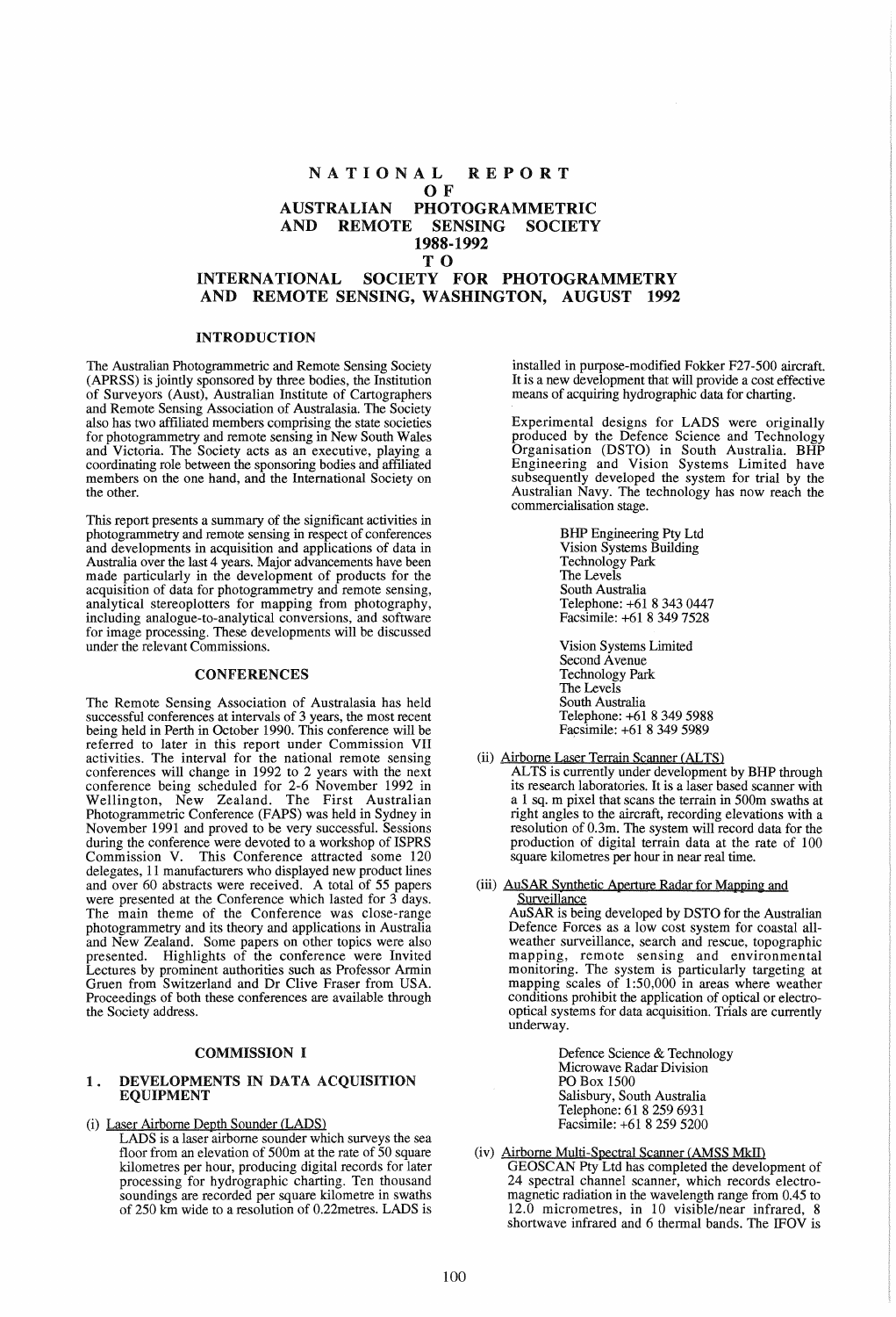3.0 milliradians and the field of view is 45 degrees from nadir.

The system has full radiometric calibration. Variations in aircraft roll, pitch and yaw are corrected by sample timing for roll, and inertially stabilised integral mount for pitch and yaw. The scanner can operate at speeds up to 300 knots depending on altitude above ground. Typical area coverage per day can be as high as 8000 square km.

> GEOSCAN Pty Ltd PO Box 1017 West Perth WA, Australia Telephone: +61 94824491 Facsimile: +61 9 321 2782

# 2. SATELLITE DATA RECORDING

The Australian Landsat Receiving Station in Alice Springs managed by the Australian Centre for Remote Sensing (ACRES) routinely receives data from Landsat 5, SPOT, and ERS-l SAR systems and will be able to receive data from JERS-l SAR and Radarsat when data becomes available. The data is distributed through the ACRES facilities in Canberra. An additional ground receiving station is scheduled for installation in Hobart, Tasmania, in late 1992. A British Aerospace Australia fast delivery processor will be installed in the near future by ACRES to provide a SAR processing facility for customers.

> Australian Centre for Remote Sensing PO Box 28 Belconnen ACT 2616, Australia Telephone: +6162524411 Facsimile: +61 6 251 6326

A new low cost NOAA Satellite Receiving System has been developed by Pikeville Pty Ltd in collaboration with the Centre for Remote Sensing, University of New South Wales and the New South Wales State Government. The system has an especially designed azimuth and altitude tracking mechanism, supported by sophisticated software that allows automatic and continuous 360° tracking of the satellite, and links directly to an IBM or IBM compatible personal computer. Data can be immediately viewed in image format or transferred via Exabyte tape to any other image analysis or transferred via Exabyte tape to any other image analysis system. The cost of the system is approximately \$US system.<br>50,000.

> Bengt Jervrno Managing Director Pikeville Pty Ltd 40 James Sea Drive Erina, NSW 2250, Australia Telephone: +614365 1773 Facsimile: +6143652491

**Director** Centre for Remote Sensing University of New South Wales PO Box 1, Kensington, NSW 2033, Australia Telephone: +61 2 697 4964 Facsimile: +61 23137493

The Department of Lands in Queensland participated in the OEEPE SPOT triangulation study of 4 SPOT scenes. The adjustment model developed made use of recorded auxiliary data of satellite position and attitude. The results demonstrated that triangulation is an effective means of minimising the number of ground control points required for the adjustment with a minimum impact on geometric accuracy.

## 3 . GPS AIRCRAFT POSITIONING

A number of organisations in Australia have been experimenting with the installation of GPS receivers in the

aircraft during photography to determine its position. These organisations include the Royal Australian Army Survey Corps, Australian Aerial Mapping together with the Queensland Department of Lands and AUSLIG. Preliminary results by the Army indicate that the aircraft positions can be determined with accuracies of less than 1m.

## COMMISSION II

### 1. DEVELOPMENTS IN STEREOPLOTTER EQUIPMENT

There are three companies producing Photogrammetric Systems in Australia.

(i) Oasco Analytical Systems

PO Box 233 Baulkham Hills. N.S.W 2153 Telephone:+61 2 639 8822 Facsimile:+61 2 686 2620

Qasco Analytical Systems is committed to the development of simple, cost effective digital mapping Systems. Products include digital encoder interface systems and software as well as the rapidly expanding range of PC based kits for converting analogue plotters to full analytical systems.

The Qasco range of conversion kits was introduced at Kyoto in 1988 and now includes kits for Wild B8, Wild B8S, Santoni IIC, Zeiss Topocart, Kern PG2, and Wild AlO instruments.

The most recent development is a kit to enable existing analytical plotters such as Wild BCl, BC2 and the Zeiss Planicomp series to be upgraded to PC based operation.

#### (ii) ADAM Technology

Unit 3/375 Enterprise Unit Complex. Technology Park, Bentley, W.A 6102 Telephone: +61 9 470 2322 Facsimile:+6l 94702303

In the past four years ADAM has made significant progress in all aspects of its photogrammetric systems. ADAM works closely with several Australian Universities and now supports the foundation of a chair in Photogrammetry at Newcastle University. As well as the standard simultaneous bundle solution, research grants have resulted in three alternative orientation methods being offered to users. These are; a two-stage coplanarity solution for large-format users; a reduced normal equation collinearity solution for both terrestrial and aerial; and an incomplete datum solution for closerange terrestrial work. New versions of the standard system software have been released regularly, and the product range has increased to include analog-toanalytical conversions for PG2, Topocart and B8 instruments.

The MPS-2 has been improved through changes to chassis design (for added stability) lighting, optics and motor-control firmware.

Significant improvements to the ASP2000 have increased its performance to first-order standards With a repeatability of 2-5 micrometres now readily achievable. The optical system has been steadily enhanced and now includes fixed power oculars of lOx, 20x and 33x and 10-20x differential zoom as cost options. Its electronics system is currently being upgraded to utilise the i'386 chip set.

By early 1992 all ADAM systems will use this common "core-processor" design based on a single CPU and math co-processor. This will enable higher transformation rates, better communication and a wider range of peripherals on the stereo-plotter. In addition,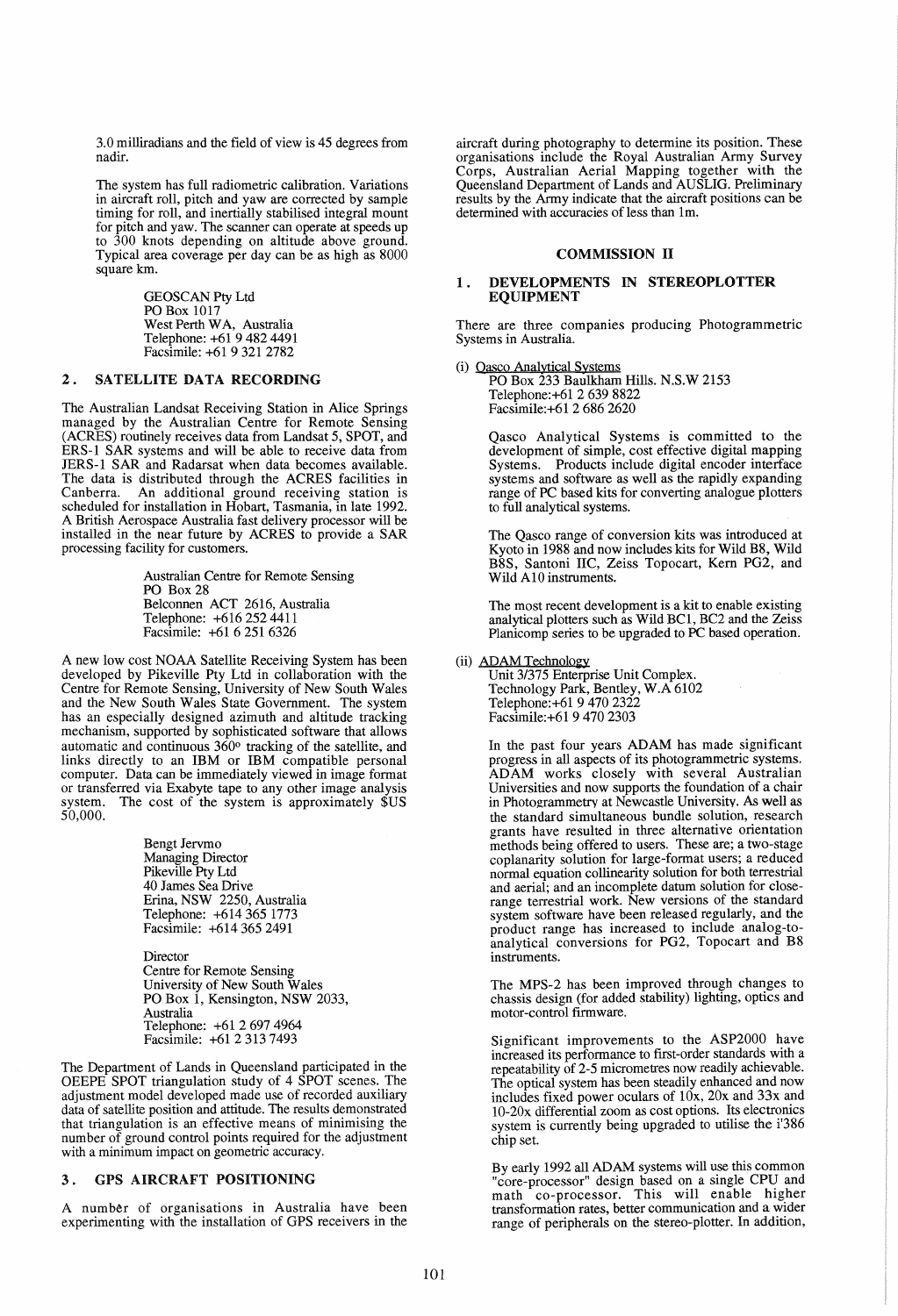all ADAM systems will be able to obtain an orientation for SPOT images and even the MPS-2 will be able to use photo-reduced SPOT sub-images without modification.

ADAM has widened the practical uses of small-format photogrammetry by interfacing its instruments and the MPS-2 in particular, to such industry standard CAD packages as AutoCad and MicroStation, as well as specialist survey and surface modelling packages such as GEOCOMP. The flexibility of these and "purposebuilt" mapping packages such as 3DD (Micromap) and KORK have enabled ADAM's users to diversify and address new markets.

Research currently underway will see ADAM launch both state-of-the-art and low-cost systems in 1992, and existing systems will be available on UNIX workstations in the near future.

ADAM has sold nearly 200 instruments and has 122 active user sites throughout more than 15 countries. The popularity of the MPS-2 as a teaching and closerange instrument has prompted University of Leeds in the UK to form an international user group.

(iii) Digital Mapping Systems Pty Ltd 2 Austin Street Hawthorn Victoria 3122 PhonelFax:+61 3 818 6653

> Digital Mapping Systems (DMS) is a Melbourne based company devoted entirely to the design and manufacture of photogrammetric systems.

> The DMS StereoDigitizer is a portable (less than 20 kg) and low cost analytical stereoplotter. The hardware is essentially a solid-state stereo-comparator based upon a mirror stereoscope, twin digitizing tablets, footswitch and a modified parallax bar which includes cursor coils. The unit interfaces to an IBM PC (or compatible) over an RS-232 serial line. The Software provides a complete topographic mapping system for digitising, contouring (DTM creation), plotting, Independent Model observations and data transfer.

> Software for Topcon PA-2000. DMS have a complete suite of mapping software for the Topcon PA-2000 written for IBM-PC computers. The suite includes modules for digitising, contouring, Independent Model observations, output to plotters, transfer to DXF and other ASCII formats, and database management systems for cameras, feature codes, instrument calibration, ground control and plotters. '

> DMS are now jointly developing (with Topcon) direct interfacing of the PA-2000 to a range of mapping and GIS systems.

> ANCO Analytical Conversions. DMS provide the software for the ANCO range of analytical conversions of analogue and analytical stereoplotters being developed in Melbourne by Photo Mapping Services. The hardware is based upon stepper motors, encoders and zero-backlash lead screws, each axis having its own control microprocessor. A high speed fibre optic loop connects microprocessors dedicated to either axis drives, handwheels, footdisk, keypad or an LCD display. Most operator input of feature codes and instructions is via the keypad and LCD combination.

## 2. IMAGE PROCESSING SOFTWARE

A number of packages for the analysis of remotely sensed data have been developed and marketed in Australia. These mclude:

# (i) For workstation

**DISIMP** Clough Engineering Group 246 Church St Richmond Victoria 3121 Phone: +61 3 427 1955 Facsimile: +61 3427 1779

ER Mapper Earth Resources Mapping 316 Churchill Ave Subiaco, Perth Western Australia Phone: +61 9 388 2900 Facsimile: +61 93882901

(ii) For PC

**Microbrian** MPA Communications Pty Ltd 37-51 Lusher Road Croydon Victoria 3136 Phone: +61 3 724 4488 Facsimile: +6137244455

A-Image CSIRO Private Bag POBox Wembley Western Australia 6014 Phone: +61 9 387 0200 Facsimile: +61 93878642

ESIPP

Department of Applied Geology University of New South Wales P.O.Box 1 Kensington N.S.W. 2033 Phone: +61 2 697 4262 Facsimile: +61 23137269

## COMMISSION V

Commission V activities in Australia have centred largely on research projects undertaken at Universities during the past few years. At the University of Newcastle research has concentrated on the use of small format cameras, the development of rapid video close-range analytical systems, and the continued development of small format analytical stereoplotters such as the MPS-2 produced by Adam Technology of Perth. Personnel involved in this research has included Professor John Fryer, Dr Harvey Mitchell, Mr Michael Elfick, Dr Eric Kniest, Dr Lloyd Pilgrim and Mr Bruce King.

At the University of New South Wales, Professor John Trinder has been involved in some Commission V activities, concentrating largely on video and robot vision techniques.

At the University of Melbourne Dr Mark Shortis and Mr Cliff Ogelby have undertaken considerable research and practical applications in Commission V activities. Dr Shortis has spent a period of time at NASA where he has been involved in the calibration of video systems and Mr Ogelby has been involved in architectural and heritage photogrammetric work. This pair of researchers has also undertaken a considerable number of consulting projects in industrial applications in Australia.

The Queensland University of Technology and the Royal Melboume Institute of Technology have both undertaken many student projects in the area of close-range photogrammetry. The results of this work at these two institutions have not been published widely. At Curtin University in Perth, Mr Bruce Montgomery has continued on